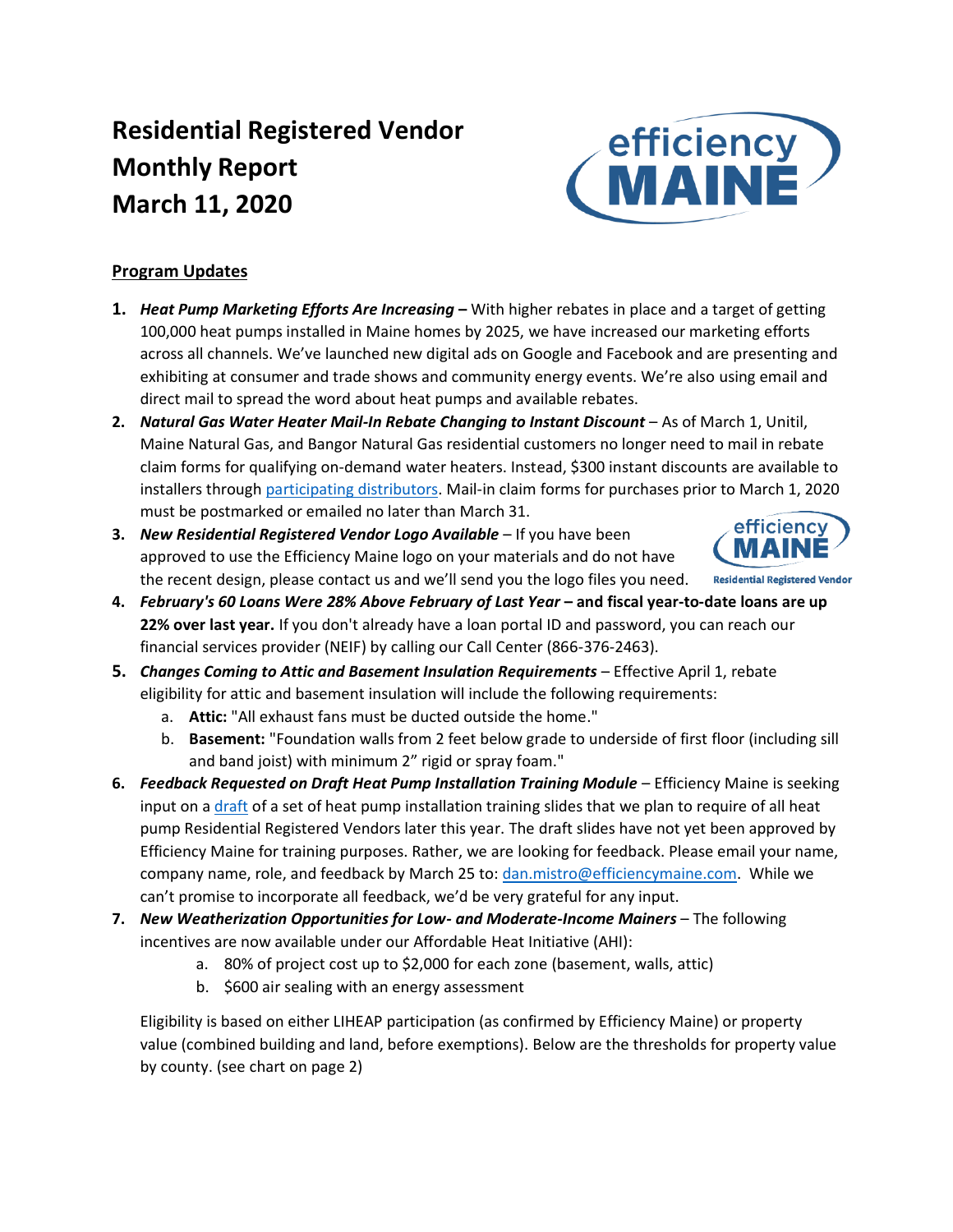| County                                       | <b>Combined Building and Land Assessed Value</b> |
|----------------------------------------------|--------------------------------------------------|
| Aroostook, Somerset, Washington, Piscataquis | \$80,000                                         |
| Franklin, Oxford, Penobscot                  | \$90,000                                         |
| Androscoggin, Kennebec, Waldo, Sagadehoc,    | \$100,000                                        |
| Knox, Hancock, Lincoln, York, Cumberland     |                                                  |

See the efficiencymaine.com [Low-Income Options](https://www.efficiencymaine.com/at-home/low-income-options/) section for more information.

## **Tips**

- 1) *Fact of the Month* Last year, 1 out of every 11 Heat Pump Water Heaters installed in the U.S. were installed in Maine. Efficiency Maine issued rebates for 6,000 units in 2019 and we're on track for more than 9,000 this year, including low-income installs.
- 2) *Sales Tool of the Month* Efficiency Maine offers free printed materials to help installers communicate the benefits of energy efficient solutions. Contact our Call Center at **866-376-2463** for a no-cost supply of our [Introduction to Heat Pumps,](https://www.efficiencymaine.com/docs/Introduction-to-Heat-Pumps.pdf) [Weatherization Rebates,](https://www.efficiencymaine.com/docs/EM-Weatherization-Brochure.pdf) or [Home Energy Loans](https://www.efficiencymaine.com/docs/EM-Home-Energy-Loans-Brochure.pdf) brochures.
- 3) *Tip From the Field –* Our Technical Field Representatives have noted that some Residential Registered Vendors drill holes for heat pump line sets with an upward slope to reduce the risk of water entering the building. The way the line set approaches the entry point can also influence the flow of water. By approaching the entry point from below, water that falls on the line set will flow away from the building.
- 4) *Rebate Processing Tip* **–** Clearly stating the indoor unit description (wall, floor, ceiling cassette, or mini-duct) on the invoice speeds up claim processing.



## **Home Energy Savings Program (HESP)**